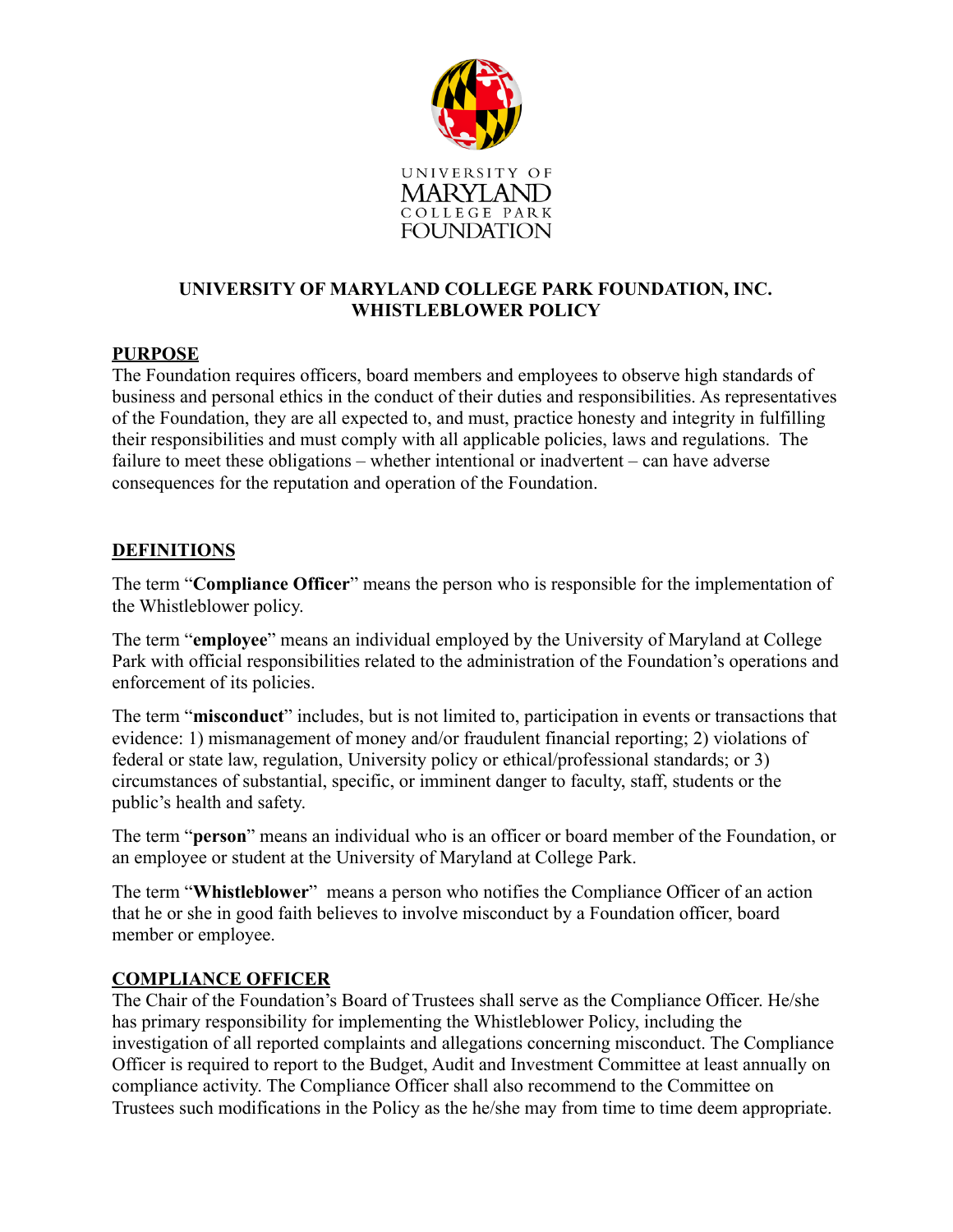## **REPORTING RESPONSIBILITY**

Any person who has a good faith belief that an officer, board member or employee has engaged, or is about to engage, in misconduct may file a written complaint with the Compliance Officer. The person ("the Whistleblower") shall identify himself or herself in the notice to the Compliance Officer, but the Compliance Officer shall make a good faith effort to treat the notice as anonymous and shall not, except in response to a legal mandate, reveal the Whistleblower's name to anyone other than legal counsel for the Foundation and those persons needed to conduct an adequate investigation. If the Compliance Officer is unavailable, and the Whistleblower believes that a delay in providing notification can have adverse consequences for the Foundation, the Whistleblower should directly notify the Foundation President, who shall as soon as possible thereafter turn the matter over to the Compliance Officer.

In the event the misconduct involves the Compliance Officer, the matter shall be reported to the Foundation Board's Executive Committee Chair who shall fulfill the responsibilities of the Compliance Officer in this single matter.

The Foundation has an open-door policy and encourages officers, board members, employees and students to share their questions, concerns, suggestions or complaints about matters that do not rise to the level of misconduct with someone who can address them expeditiously and properly. For officers and board members, a senior officer of the Foundation is in the best position to address an area of concern. For employees, an employee's supervisor is in the best position to address an area of concern. For students, the Vice-President for Student Affairs is the best position to address an area of concern. However, if an employee or student is not comfortable speaking with a supervisor or the Vice President, or is not satisfied with their response, they are encouraged to speak with someone in the Human Resources Department or an appropriate reporting authority identified in the University's policies. See [https://uhr.umd.edu/wp-content/uploads/Guidance-UMD-Whistleblower-Requirements.pdf.](https://uhr.umd.edu/wp-content/uploads/Guidance-UMD-Whistleblower-Requirements.pdf)

Officers and supervisors are required to report any information believed to be misconduct, or any concerns or complaints regarding the corporate accounting practices, internal controls or auditing of the Foundation or a venture partner, including but not limited to, the Terrapin Development Corporation (TDC), to the Foundation's Compliance Officer.

In addition, a Whistleblower who is not satisfied with the response they receive or who wishes to remain anonymous may use the USM hotline or the UMD Compliance reporting system, or send written communication by campus mail or U.S. mail to Human Resources-Staff Relations. The USM hotline is available at 877-330-2320 or at <https://www.usmd.edu/usm/IAO/ReportFraud/>. The UMD Compliance reporting system is available at

[https://vpaf.umd.edu/ethics-integrity-and-compliance-reporting.](https://vpaf.umd.edu/ethics-integrity-and-compliance-reporting) Anonymous Whistleblowers should provide as much information as possible to support a review. Anonymous allegations may be made; however, the inability to seek additional information from an anonymous complainant can impede the progress of the process to review the allegations.

# **INVESTIGATION PROCEDURES**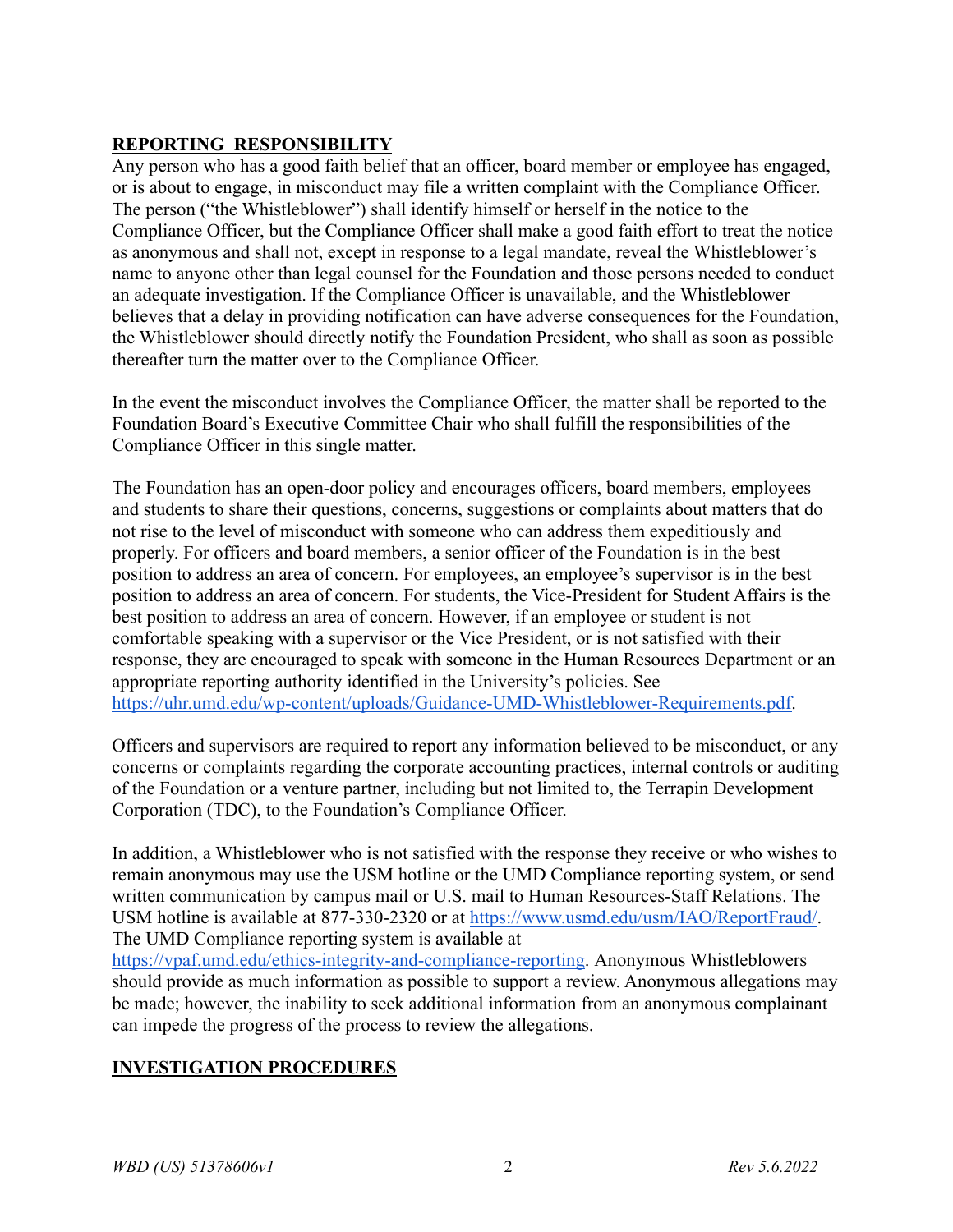- 1. Persons filing a whistleblower complaint are encouraged to use the form attached hereto as Appendix A.
- 2. The Compliance Officer, shall notify the Whistleblower and acknowledge receipt of the complaint within five business days of receipt.
- 3. The Compliance Officer will review the complaint to determine if it involves allegations of misconduct. In the event the Compliance Officer determines that there is sufficient cause to investigate the alleged misconduct, he/she shall notify the Whistleblower of their intent to proceed with an investigation. In the event the Compliance Officer does not find sufficient cause to investigate, the Compliance Officer will notify the Whistleblower of such finding and the matter shall be closed, except that the Whistleblower may proceed under paragraph 5 below.
- 4. Investigations shall be conducted in an expeditious manner. When investigating a complaint, the Compliance Officer shall contact the alleged wrongdoer, advise that a complaint has been filed and provide an opportunity for the alleged wrongdoer to respond. In addition, the Compliance Officer may contact the Whistleblower, or other relevant persons, to request additional information. This process may take three to four weeks or more.
- 5. In the event the Compliance Officer does not find evidence of misconduct after investigation, the Compliance Officer shall notify the alleged wrongdoer as well as the Whistleblower of such finding. In such event, the Compliance Officer will advise the complainant that they may contact an appropriate reporting authority identified in University policies if they wish to pursue the matter further. See Reporting Responsibility section, third paragraph, noted above.
- 6. In the event the Compliance Officer determines that there is evidence that misconduct has occurred, the matter shall be reported to the Foundation President and the Foundation's Executive Committee for appropriate remedial action.

### **PROTECTION OF PERSONS WHO PROVIDE EVIDENCE OF ALLEGED MISCONDUCT**

Anyone filing a complaint must do so in good faith and have reasonable grounds for believing the information disclosed indicates misconduct. Any allegations that prove to be knowingly false or which prove to have been made maliciously will be viewed as a serious offense and may be subject to discipline under University policies or removal from the Board.

No person who in good faith 1) files a Whistleblower complaint, 2) has participated in an investigation of a Whistleblower complaint or 3) is otherwise involved in any aspect of the implementation of this Whistleblower policy, shall suffer harassment, retaliation or adverse employment consequence. Examples of materially adverse actions that could constitute retaliation include, but are not limited to:

- Reducing one's salary;
- Giving a negative performance evaluation;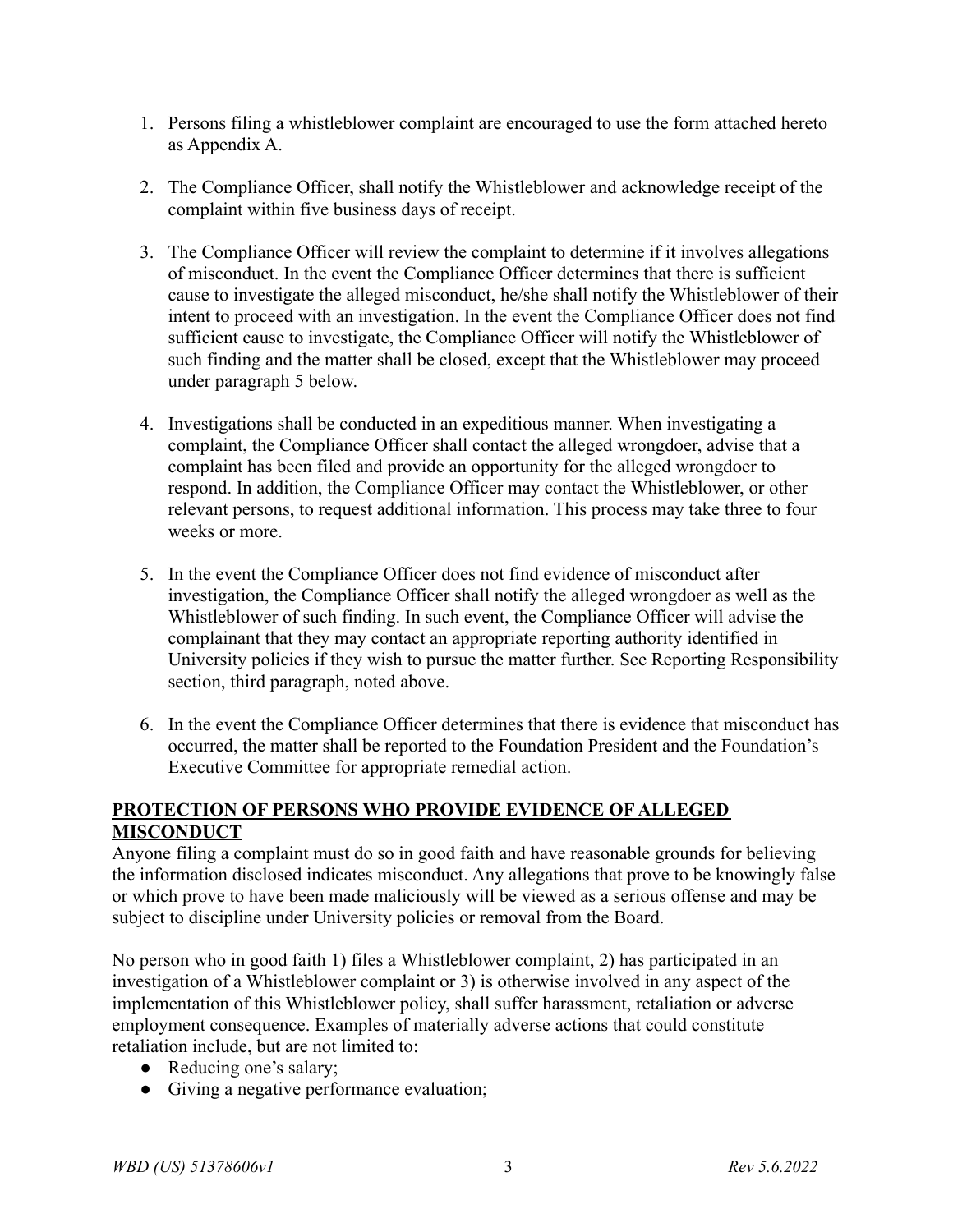- Decisions relating to one's work assignments, vacation, promotion or advancement opportunities;
- Terminating employment;
- Interfering with one's job search;
- Engaging in harassing conduct that is sufficiently severe, pervasive and/or persistent to create a hostile environment;
- Removal from the Foundation board and/or officer position;
- Interference with student matriculation status at the University;
- Reducing a student's grade;
- Removal from a student organization, academic program or Lab;
- Stripping of co-authorship on a publication;
- Threatening to engage in any of the above.

An employee, officer or board member who retaliates against such persons may be subject to discipline under the University policies or removal from the Foundation Board.

### **MISCELLANEOUS**

- 1. This Whistleblower Policy is intended to enable officers, board members, employees and students to raise serious concerns within the Foundation prior to seeking resolution outside the Foundation. Any person who believes that a Foundation official or representative has engaged, or is about to engage, in misconduct is encouraged to exhaust the procedures in this policy before attempting to address the matter in any other forum.
- 2. All information and documents involved in the implementation of this policy shall be treated as confidential, and the Compliance Officer shall make such information and documents available to others only on an "as needed" basis. To the extent relevant, all privileges, including attorney-client and attorney work product privileges, shall apply to information and documents involved in the implementation of this policy, including any and all complaints and investigations thereof.

#### **REVISION HISTORY**

ORIGINATION:  $6.5,2009$ EFFECTIVE: 5.6.2022 LAST REVISED: 5.6.2022 NEXT REVIEW: 1.1.2027